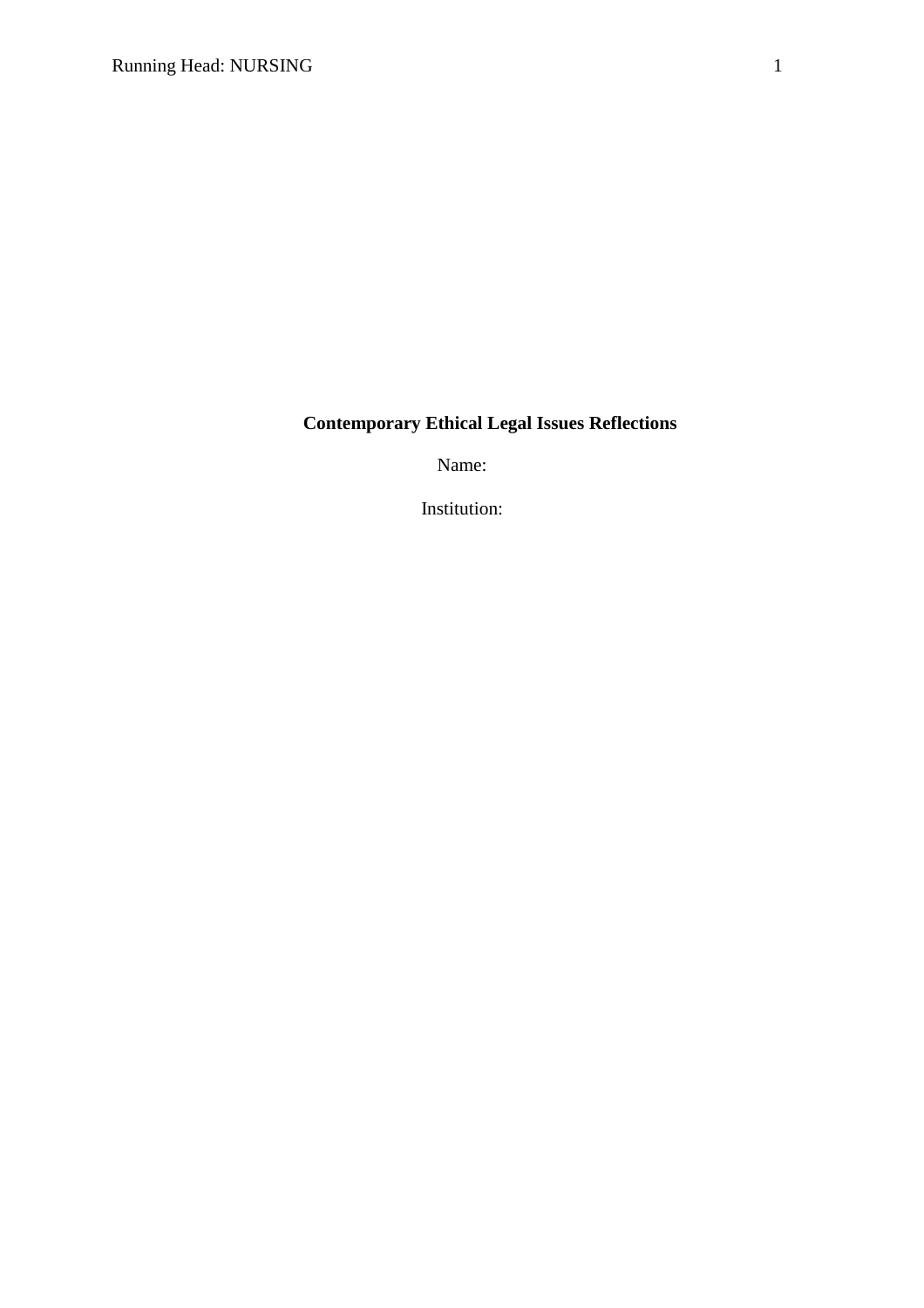## **Contemporary Ethical Legal Issues Reflections**

The nursing and healthcare profession is faced with increasing ethical and legal challenges as a result of increased medical technology, dynamic modes of communication and increased responsibilities for nursing professions. Most of these legal and ethical challenges are linked directly to legislative changes with regard to confidentiality matters and ethics pertaining to medical technologies. Confidentiality is an issue that has been practiced by the nursing profession for many years, but legal changes have increased the need for confidentiality to be maintained. In 1996, the introduction of Health Insurance Portability and Accountability Act (HIPAA) increased the need for protecting distribution of confidential patient information (Lachman, 2006). Several requirements of reducing the spread and login systems were implemented so that access to confidential information could be tracked. Tracking of data and usage of password systems ensured that employees could not access files of patients they were caring for.

Moffitt Cancer Centre is at the middle of controversy after it was revealed that patient consent for research study was falsified. The center is investigating if hundreds of signatures on documents were fraudulent, which enrolled patients to one of the largest cancer research study performed by the hospital (Martin, 2010). When either a physician or a healthcare provider seeks to carry out a procedure on a patient, it is the duty of a nurse to acquire an informed consent signature. This implies that the patient knows the procedure and available alternatives, has clarified with the provider about the procedure, knows the risks involved and the benefits, and is at liberty to either sign or refuse to partake in the activity. When the nurse fails to obtain and instead falsifies the signature, both the provider and the nurse can be held accountable for any damages incurred.

The president and CEO of Moffitt Cancer Centre, Dr. William Dalton, agreed that an employee had falsified a patient's signature on a consent document and the committee was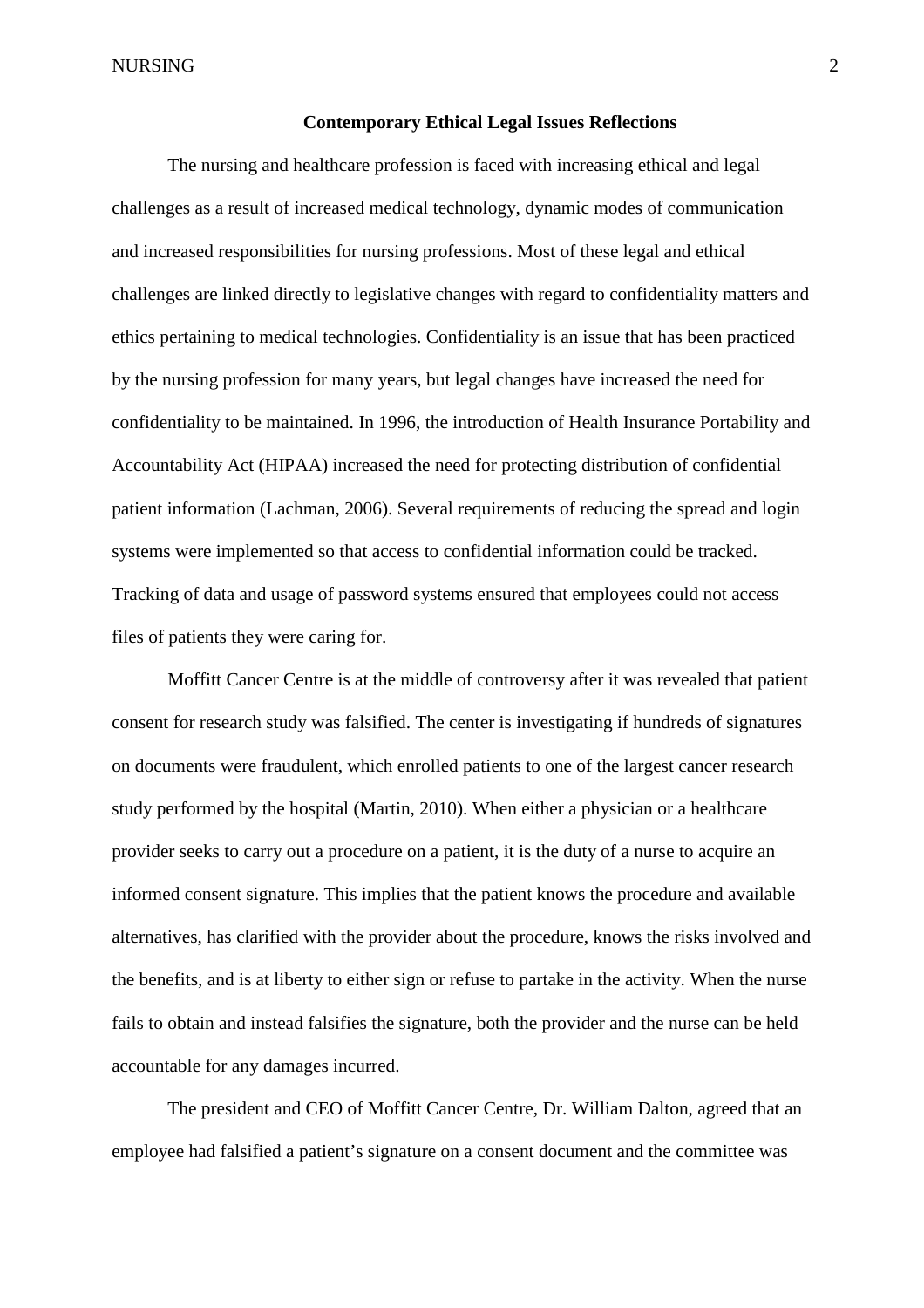NURSING 3

investigating 492 questionable signatures. The study, known as Total Cancer Care, is an observation trial which tracks cancer patients over a period of time but not the form of treatment they are given. Since confidentiality and proper consent from patients are crucial to the research process, the discovery led to complete audit of all employees' work on July 29 (Martin, 2010). This issue raises an ethical concern since patients' permission to be studied must be obtained, and the patients must believe that the study is a serious matter. The employee who had worked for two and a half years in the hospital as a clinical consenter was fired on July 30 due to the seriousness of his actions. Moreover, Ernest & Young, an auditing firm, was hired to begin investigations and a handwriting expert was asked to analyze 6,464 consent signatures.

Some nurses have little or lack formal education in law and ethics, thus making them unqualified to deal with such issues whenever they arise in a clinical setting (Kleiman, 2007). Ethical and legal issues such as organ donation, euthanasia, genetic engineering, physicianassisted suicide, end-of-life care, and dealing with patient confidentiality have been part of modern nursing practice, and there are legal, ethical and regulatory mandates that require healthcare professionals to be knowledgeable on these subjects. Lack of basic knowledge makes nurses feel powerless and thus withdraw from such issues, making mistakes to occur frequently. Therefore, it is of vital importance for nurses to gain this knowledge and to be guided through this vital subject in their profession.

Being aware of the deficiency in ethical knowledge on some of its staff, Moffitt Cancer Centre initiated an intensive training program on its supervisors and consenters. Moreover, it plans to revise the consent process to ensure additional assurance and accuracy. The president said that the whole process could also include a follow-up to the patient to ask them if they signed the consent form. One ethical dilemma initiated by the falsification of patient's signature is the loss of trust on the research process. The CEO agreed that the breach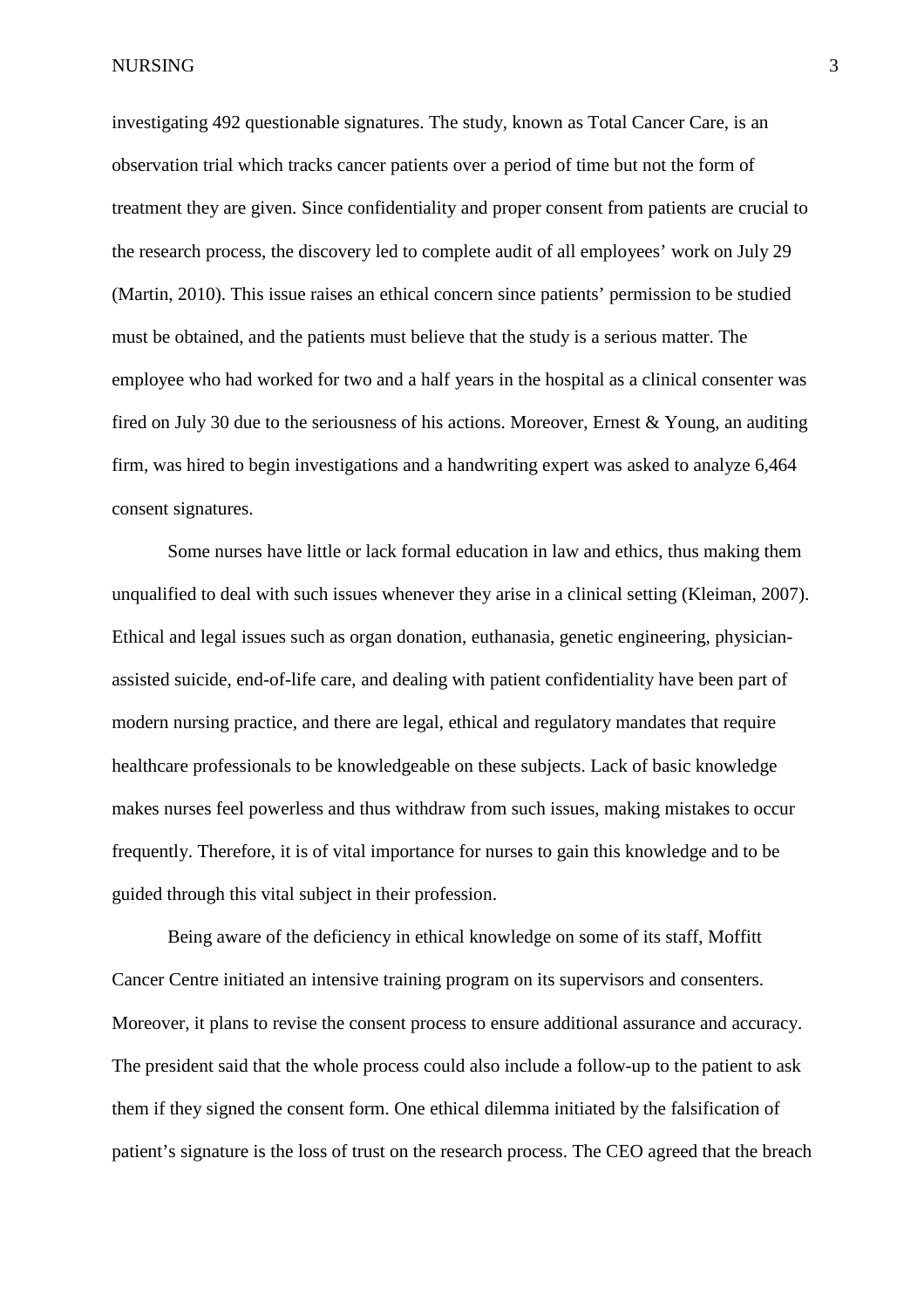NURSING 4

could lead to a situation where patients refuse to participate in the study, leading to a failure of a process that started over four years ago and with over 60,000 participants. In addition, grant funding into the project may be suspended and according to Dr. James Omel, who is a patient in this study, the inappropriate actions of one individual could have a damaging effect on the research (Martin, 2010).

The nursing and medical profession is bound by a code of ethics which enforces its disciplinary procedure. The Nursing and Midwifery Council (NMC) regulates the professional standards under the Register of Medical Practitioners. Regulations on patient's confidentiality state that a patient has a right to expect doctors to hold their information as classified. Confidentiality enhances trust between patients and doctors, and when this is not assured patients may be forced to withhold information that is necessary in the provision of quality healthcare (Lachman, 2000). Any information obtained by a doctor in his/her professional capacity must not be disclosed without patients' consent unless under exceptional circumstances.

The principal duty of ensuring that ethical and legal issues are maintained is bestowed upon the doctor, but nurses can also be held accountable. Nurses are required to obey the directions of the doctor and adhere to lawful instructions of the organization. Apart from being under the directions of the doctor and the employer, nurses are also members of a team required to follow their professional duties and responsibility. Nurses are required to exercise skills and competencies that befit their standing and experience, and these include the accepted good practice of the nursing profession. In addition, they must adhere to the Code of Professional Conduct for a Nurse (UKCC, 1992). They are also required to be up-to-date with information from literature and training and observe the necessary safety precautions.

The right to choose what happens to an individual's body or participate in a certain study is the right to autonomy. 'Autonomy' and' autonomous' are words used in accordance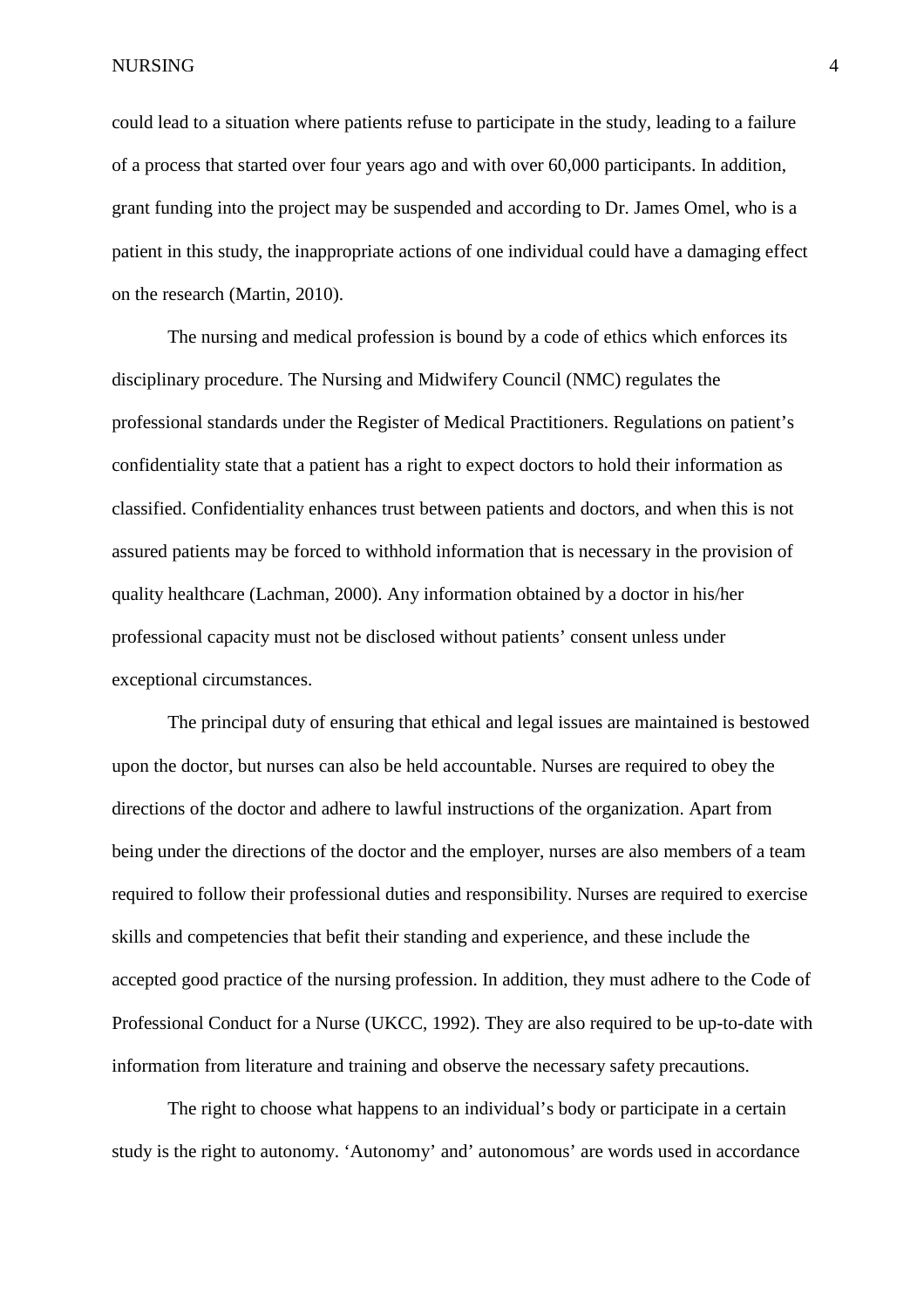NURSING 5

to capacity, condition and right. In the medical profession, the right to autonomy is paramount and a medical treatment or procedure can only be imposed if there is a potential threat to other people. Moreover, it is believed that sickness is a value-laden concept and paternalism runs the risk of medical practitioners branding patients with a sickness and consequent treatment (Kleiman, 2007). In the nursing and medical practice, an ethical and possible legal dilemma occurs when a patient is denied with these rights. In medical law, the cardinal principle is that a patient must be given an informed consent whenever possible for any procedure that is about to be carried out.

To establish successful patient-doctor relationship, trust is paramount and this can only be created by respecting patient autonomy. In case of mentally incompetent adults, their in-laws or relatives can provide the consent for the patient to touch or participate in a study; and if there is a breach to this right, they can sue for trespass, battery or assault in a civil court. However, an action of negligence may be successful when a duty to care and inform the patient is breached. Moffitt Cancer Centre officials believe that no law was broken but they found it necessary to contact law enforcement authorities. In addition, the officials of the Institutional Review Board, Federal National Institutes of Health and National Cancer Institutes and the Federal Office for Human Research Protection, all of whom ensure patient safety, were informed.

It is evident by the different course of actions taken by Moffitt Cancer Centre officials that their employee was way out of line concerning ethical and professional responsibilities. His actions lacked valid consent, an ethical purpose and a legal duty to ensure patient autonomy and confidentiality of information. Apart from losing his job, he faces a potential legal liability or moral criticism for failing to observe the professional requirements of his job. Since the research lacked the principle of necessity or an act of emergency, the employee should have ensured the patients' best interest by seeking formal consent for participation in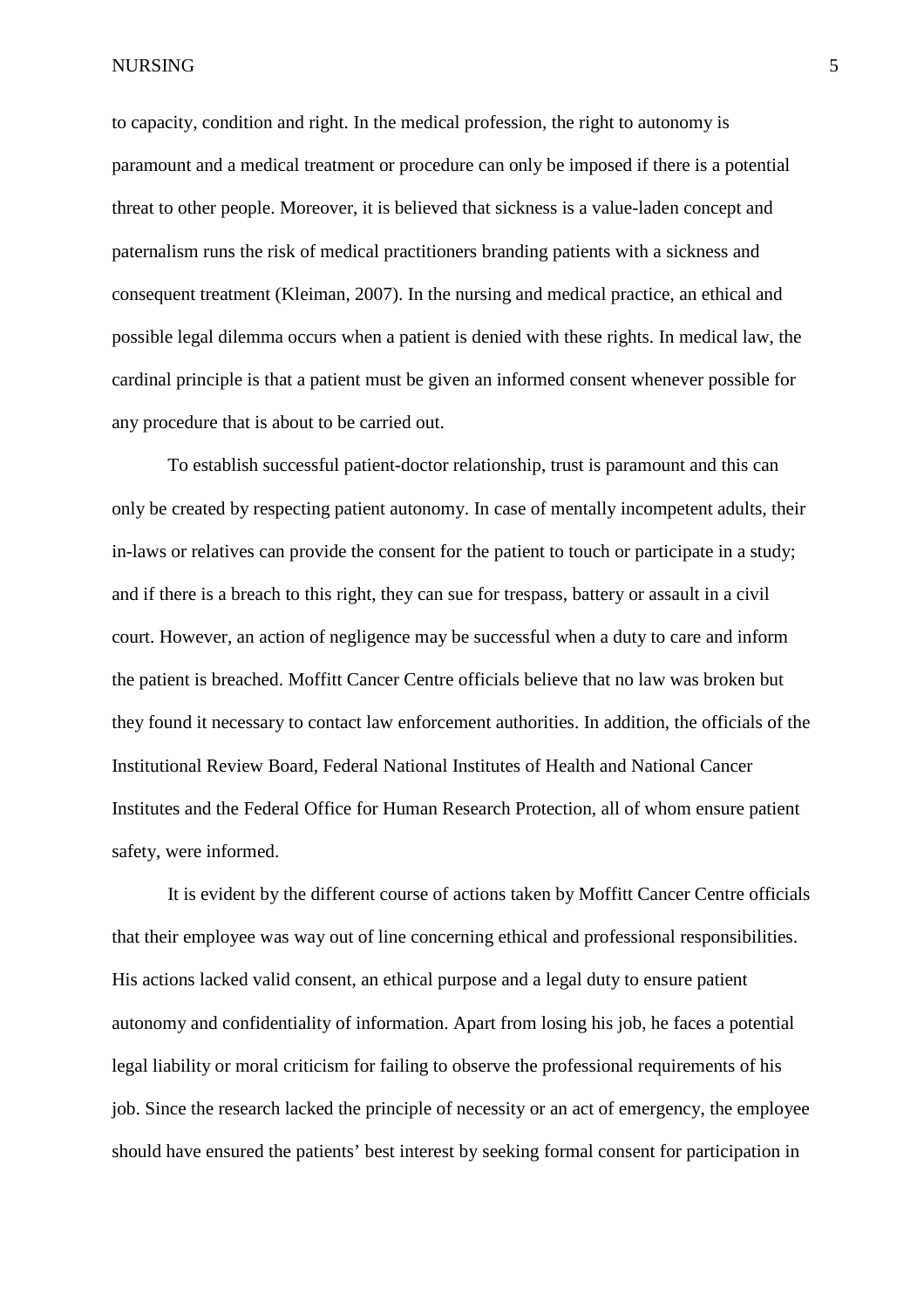the study. In conclusion, for understanding more about consent and confidentiality topics, a person requires not only knowledge in law but also proficiency in ethical and professional duties.